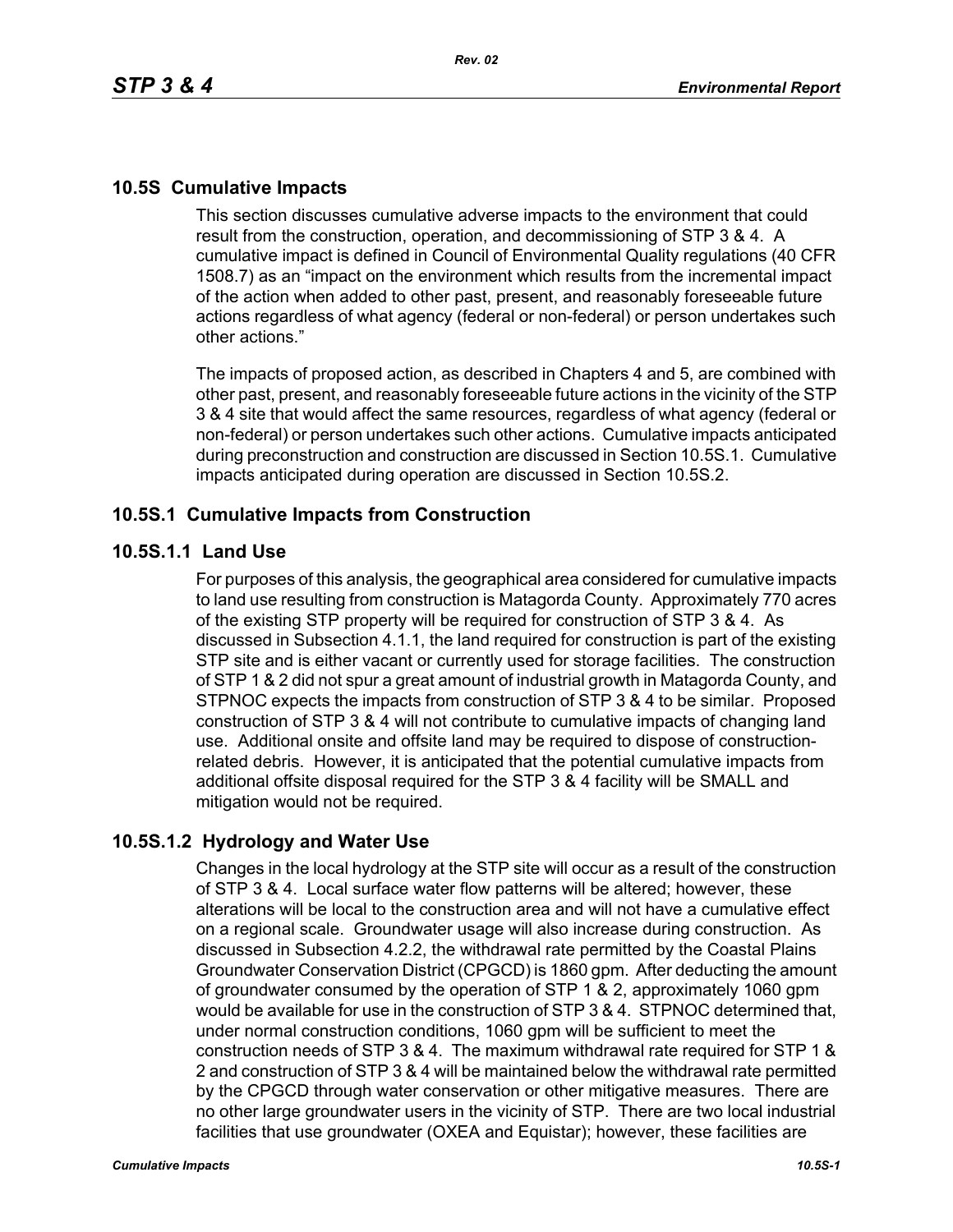approximately 5 miles from the site, too far away for there to be cumulative impacts on the aquifer. The net drawdown in the aquifer will be relatively local and not have any regional effects. Therefore, cumulative impacts to groundwater during construction will be SMALL and mitigation would not be warranted.

As described in Subsection 4.2.3, erosion control and spill prevention and control measures will be incorporated into the construction of STP 3 & 4; therefore the water quality impacts will be SMALL and localized, and mitigation would not be warranted. Cumulative impacts to water quality are not expected.

### **10.5S.1.3 Ecology (Terrestrial and Aquatic)**

Other than the potential for removal and/or damage to some local, non-jurisdictional site wetlands, no permanent adverse environmental effects to terrestrial and aquatic ecology are anticipated during construction. Because there are no changes expected in transmission line operation and maintenance, and no alterations of rights-of-way, no changes to the level of impact on terrestrial resources are expected to occur. There are no other past, present, or planned actions in the region that involve significant effects on wildlife and wildlife habitat similar to those affected by construction of STP 3 & 4. Therefore, there will be no significant cumulative impacts on a regional basis.

#### **10.5S.1.4 Socioeconomic, Historic, and Cultural Resources**

The maximum construction workforce will be approximately 5950 people and the percent of the workforce that will live in Matagorda County could have short-term, MODERATE to LARGE impact to the local housing market and social services, particularly to schools and water/wastewater treatment capacity. Additionally, there will be increased traffic congestion in the vicinity of the site due to construction activities. However, no other significant construction projects have been identified in the area, so there will be no cumulative impacts due to other large construction workforces. Locally, there may be SMALL to MODERATE cumulative impacts due to the construction workforce for STP 3 & 4 and the additional workforce required during outages at STP 1 & 2. No other cumulative impacts associated with construction have been identified. However, as previously stated, there could be short-term, MODERATE to LARGE impacts to the local housing market and social services in Matagorda County as a result of STP 3 & 4 construction alone.

Since no other large construction activities are planned in the immediate vicinity of the site, noise from construction will not be cumulative with other industrial sources and will be considered a SMALL impact.

No unusual resource dependencies or practices were identified through which minority or low income populations will be disproportionately affected. With regard to historic and cultural resources, the construction of STP 3 & 4 is not expected to add any cumulative impacts to these resources beyond those identified in Chapter 4.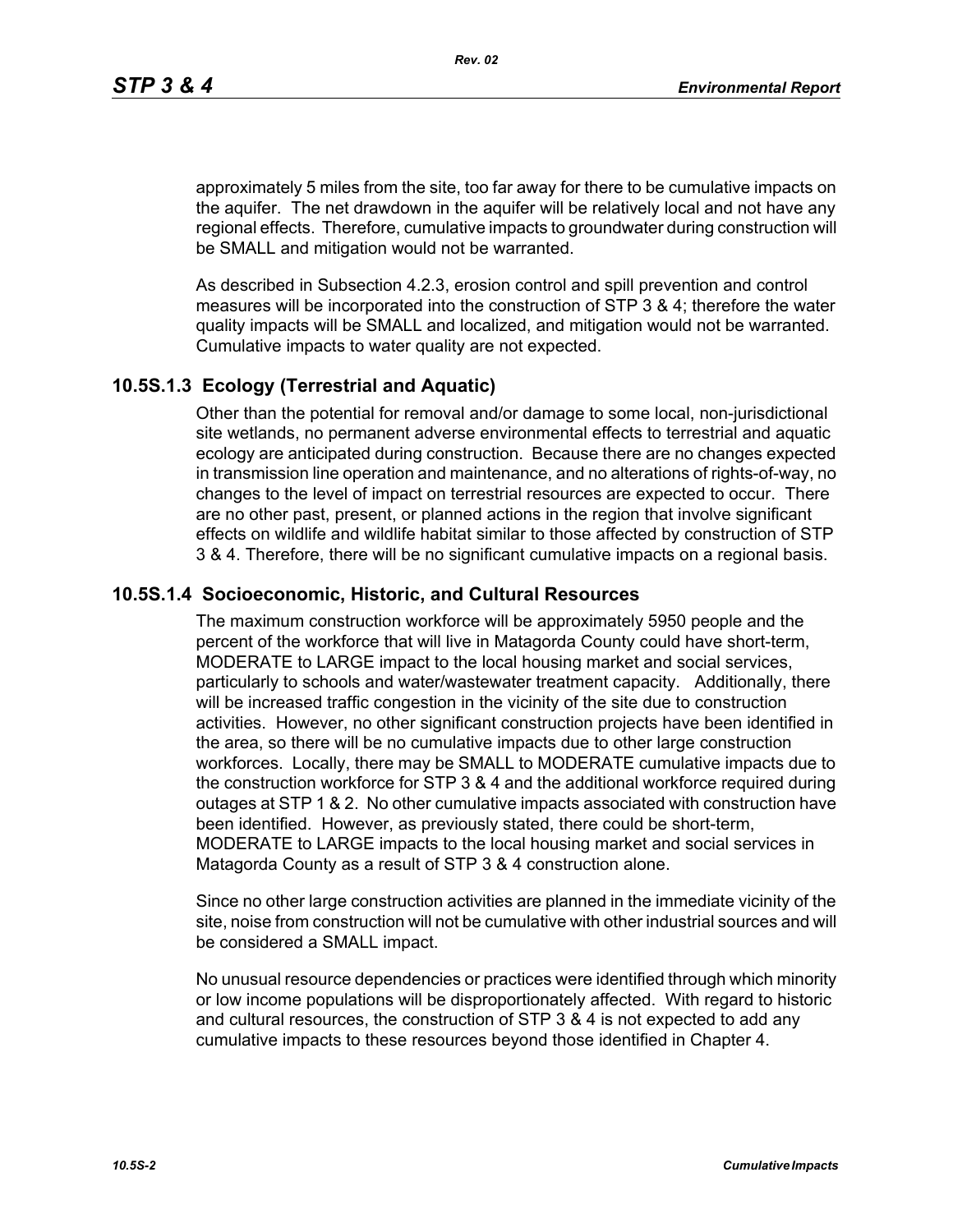## **10.5S.1.5 Air Quality**

Construction of STP 3 & 4 will result in increased air emissions from commuter traffic, construction equipment, and fugitive dust. However, STP 3 & 4 is the only large construction project planned in the immediate vicinity and these effects are anticipated to be local. Therefore there will be no significant cumulative effects on a regional basis.

# **10.5S.2 Cumulative Impacts of Operations**

### **10.5S.2.1 Land Use**

Approximately 90 acres of the STP site will be permanently dedicated for STP 3 & 4. STP 1 & 2 occupies approximately 65 acres. The operation of these nuclear facilities may spur development in Matagorda County; however, based on experience with STP 1 & 2, this is not anticipated to occur. Therefore, cumulative land use impacts are expected to be SMALL.

Non-radioactive solid wastes will be disposed of in offsite landfills. The volume of additional wastes will be reduced through waste minimization programs and cumulative impacts of waste disposal are expected to be SMALL.

## **10.5S.2.2 Hydrology and Water Use**

After operations begin, STP 3 & 4 will use groundwater for several operational systems. The groundwater use requirements for the operation of STP 3 & 4 and STP 1 & 2 that ordinarily use groundwater will could be more than the withdrawal rate permitted by the CPGCD. On such occasions, MCR water will be used to meet the excess demand. STPNOC is currently evaluating the possibility of permitting and installing additional groundwater wells at the STP site. Once the evaluation has been completed, the NRC would be notified if additional wells are proposed. Also, STPNOC would submit the necessary well permit applications to the Coastal Plains-Groundwater Conservation District (CPGCD) and TCEQ as required for approval. Since the total groundwater use will be within the limits established by CPGCD for operation of STP 1 & 2, the cumulative impact will be SMALL. No other significant current or planned users of groundwater in the vicinity of the STP site have been identified. Therefore, cumulative impacts to groundwater during operation will be SMALL, not warrant mitigation, and not have a regional effect.

The operation of STP 3 & 4 will result in discharges to surface water when necessary to control water quality or quantity in the MCR. However, the addition of STP 3 & 4 will not result in any changes to the design or operating philosophy of the system for discharges from the MCR, any discharges from the MCR will continue to comply with the existing Texas PollutionPollutant Discharge Elimination System (TPDES) Permit. In particular, when discharge occurs, the thermal plume in the Colorado River will be SMALL.

Consequently any potential water quality impacts of discharges from the MCR during the combined operation of STP 1 & 2 and STP 3 & 4 will be SMALL, not warrant mitigation, and not have a regional effect.

Π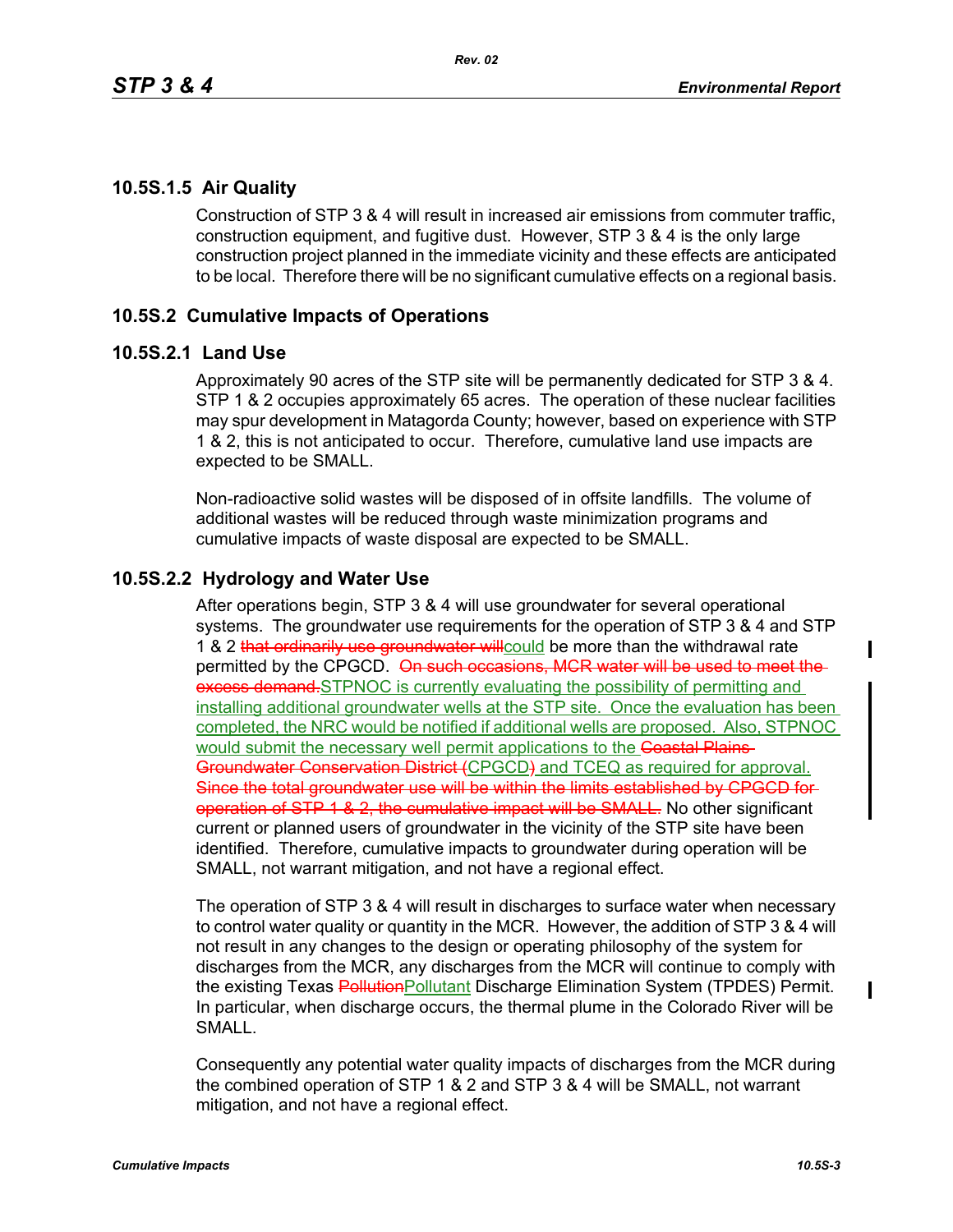Ι

Additional makeup water will be diverted from the Colorado River to support the operation of STP 3 & 4. Operation of STP 1 & 2 at its current power level results in the forced evaporation of up to approximately 37,100 acre-feet/year (Table 2.9S-1) from the MCR. Operation of STP 3 & 4 is predicted to result in the forced evaporation of an additional 37,400 acre-feet/ year from the MCR, for an approximate total of 74,500 acre-feet/year. Natural evaporation and seepage from the MCR, which occur now and will not increase significantly as a result of the operation of STP 3 & 4. Because the MCR has sufficient storage to allow flexibility in scheduling of diversions from the Colorado River, the combined operation of STP 1 & 2 and STP 3 & 4 will continue to comply with the existing limits on diversion of water from the river. Compliance with these limits assures that the cumulative impacts on downstream users due to withdrawal of water from the Colorado River to support 4-unit operation will be SMALL, not warrant mitigation, and not have a regional effect.

STP 1 & 2 have a maximum actual consumptive groundwater use of approximately 1300 acre-ft/year (800 gallons per minute[gpm]) (Table 2.9-1) and STP 3 & 4 have average and maximum estimated consumptive use of 1738 acre-feet/year (1077 gpm) and 6351 acre-feet/year (3935 gpm), respectively. STPNOC will use the MCR to meet water demands that may not be met by groundwater production wells, particularly with regards to makeup water for the cooling towers. As stated above, STPNOC is currently evaluating the possibility of permitting and installing additional groundwater wells at the STP site. The effects on the bedrock aquifer will be SMALL, not warrant mitigation, and local to the plant and will not have a cumulative effect on a regional basis.

## **10.5S.2.3 Ecology (Terrestrial and Aquatic)**

After construction is complete, both aquatic and terrestrial ecology are expected to return to predominantly preconstruction conditions. There are no other past, present, or future actions in the region that would significantly affect wildlife and wildlife habitat in ways similar to operation of STP 3 & 4. Therefore, there will be no significant cumulative effects on a regional basis.

#### **10.5S.2.4 Socioeconomic, Historical, and Cultural Resources**

Socioeconomic impacts, including increased tax revenues to Matagorda County, would be cumulative with socioeconomic changes brought about through the construction and operation of STP 1 & 2, and changes due to normal population growth. Tax revenues from the four units will be used by local government to fund new infrastructure that could attract residents to Matagorda County. There will be impacts to the local infrastructure in the local counties with regard to housing, water/wastewater, traffic, and schools as a result of new employees for operation of STP 3 & 4. However, cumulative socioeconomic impacts would be MODERATE.

There are no unusual dependencies or practices through which minority or low income populations will be disproportionately affected. As a result cumulative impacts would be SMALL. The operation of STP 3 & 4 will not likely add any cumulative socioeconomic impacts beyond those evaluated in Chapter 5. With regard to historic and cultural resources, the operation of STP 3 & 4 is not expected to add any cumulative impacts beyond those identified in Chapter 5.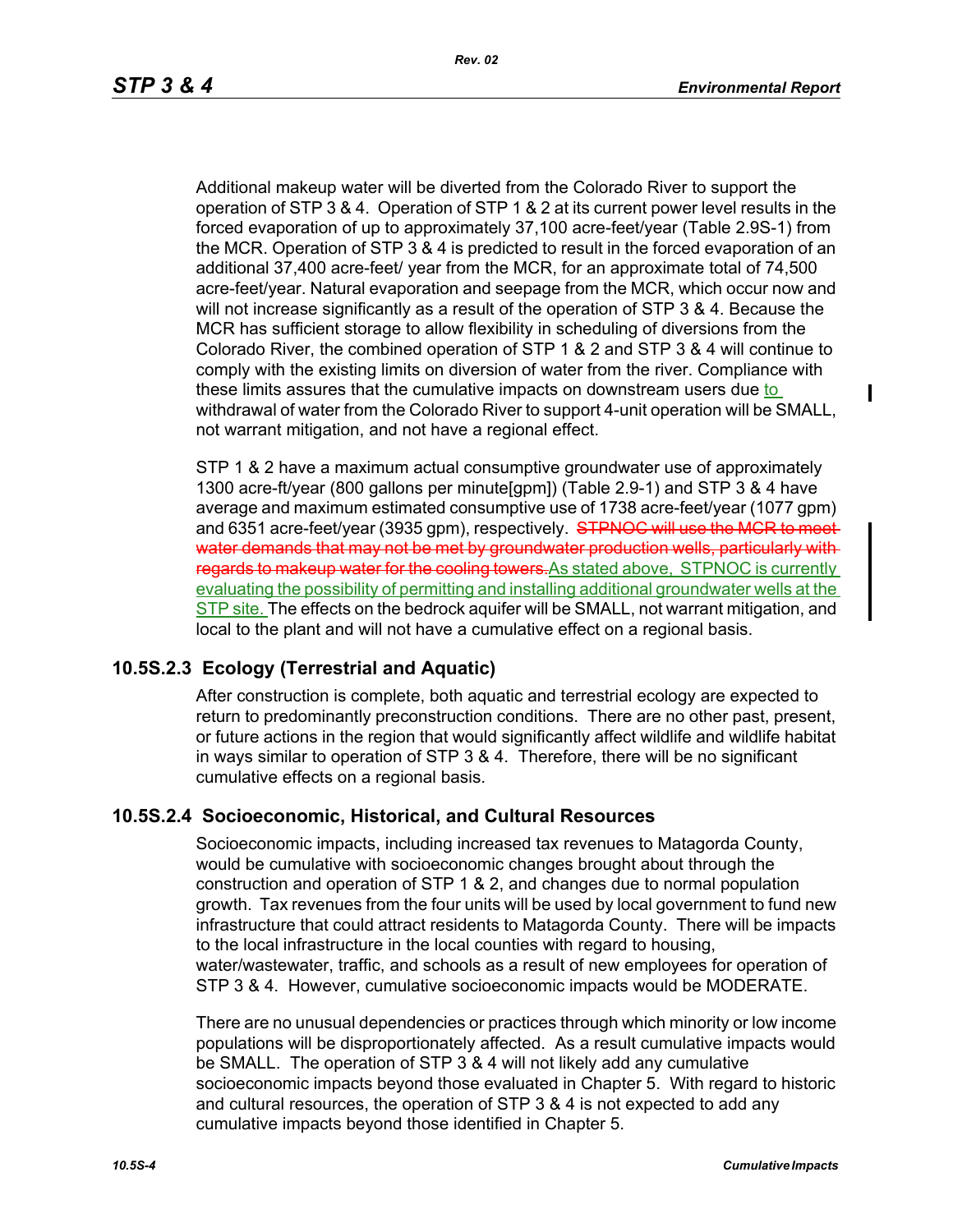# **10.5S.2.5 Atmospheric and Meteorological**

Impacts to air quality will not be from the reactors themselves, but from backup and emergency equipment (e.g. diesel generators and fire fighting equipment) and the cooling towers. Emissions of criteria pollutants from STP 3 & 4 will be from fossil-fired equipment, as discussed in Sections 3.6 and 5.5, will be cumulative with the impacts of the similar equipment of STP 1 & 2. Since such equipment is operated only intermittently, the cumulative impact is SMALL. The STP 3 & 4 cooling towers will have localized impacts to terrestrial ecology and the atmosphere due to a thermal plume. The impact of the four STP units' support facilities and the cooling towers on regional air quality is SMALL and mitigation is not warranted. Cumulative atmospheric and meteorological impacts are not expected.

Noise from STP 1 & 2 is usually indistinguishable from background noise, and STP 3 & 4 is anticipated to generate similar levels of noise. Cumulative noise pollution is expected to be SMALL and mitigation is not warranted.

## **10.5S.2.6 Radiological**

STP 3 & 4 will release small quantities of radioactivity to the environment through both permissible liquid and gaseous releases. As stated in Subsection 5.4.5, the occupational radiation dose from STP 3 & 4 (including outages) is expected to be 197.8 person-rem. For 2005, a two-unit outage year representative of maximum annual exposure, the collective radiation dose to workers at STP 1 & 2 was 248 person-rem. The 2003 and 2004 doses to these workers were 143 and 120 person-rem, for a 3-year average of 170 person-rem. The cumulative occupational dose from the four units would be SMALL and will not warrant mitigation.

The calculated dose to a hypothetical maximally exposed individual member of the public from STP 1 & 2 in 2005 was 0.011 millirem. The conservative (maximum) estimated dose to the maximally exposed individual from STP 3 & 4 is 5.70 millirem per year. Therefore, if the same hypothetical individual was the maximally exposed individual to all STP units, the total annual dose will be 5.71 millirem per year. The regulatory limit in 40 CFR Part 190 for exposure to an offsite member of the public is 25 millirem per year. Cumulative impacts to the maximally exposed individual from all four units will be SMALL and will not warrant mitigation.

The fuel cycle specific to STP 3 & 4 will contribute to the cumulative impacts of fuel production, storage and disposal of all nuclear units in the United States, but the cumulative impacts of the fuel cycle for STP 1 & 2 are SMALL and the addition of the impacts of STP 3 & 4 will not change that conclusion. Fuel and waste transportation impacts from STP 3 & 4 also will be SMALL, and will not significantly increase the cumulative impacts of transportation of all nuclear reactor fuel.